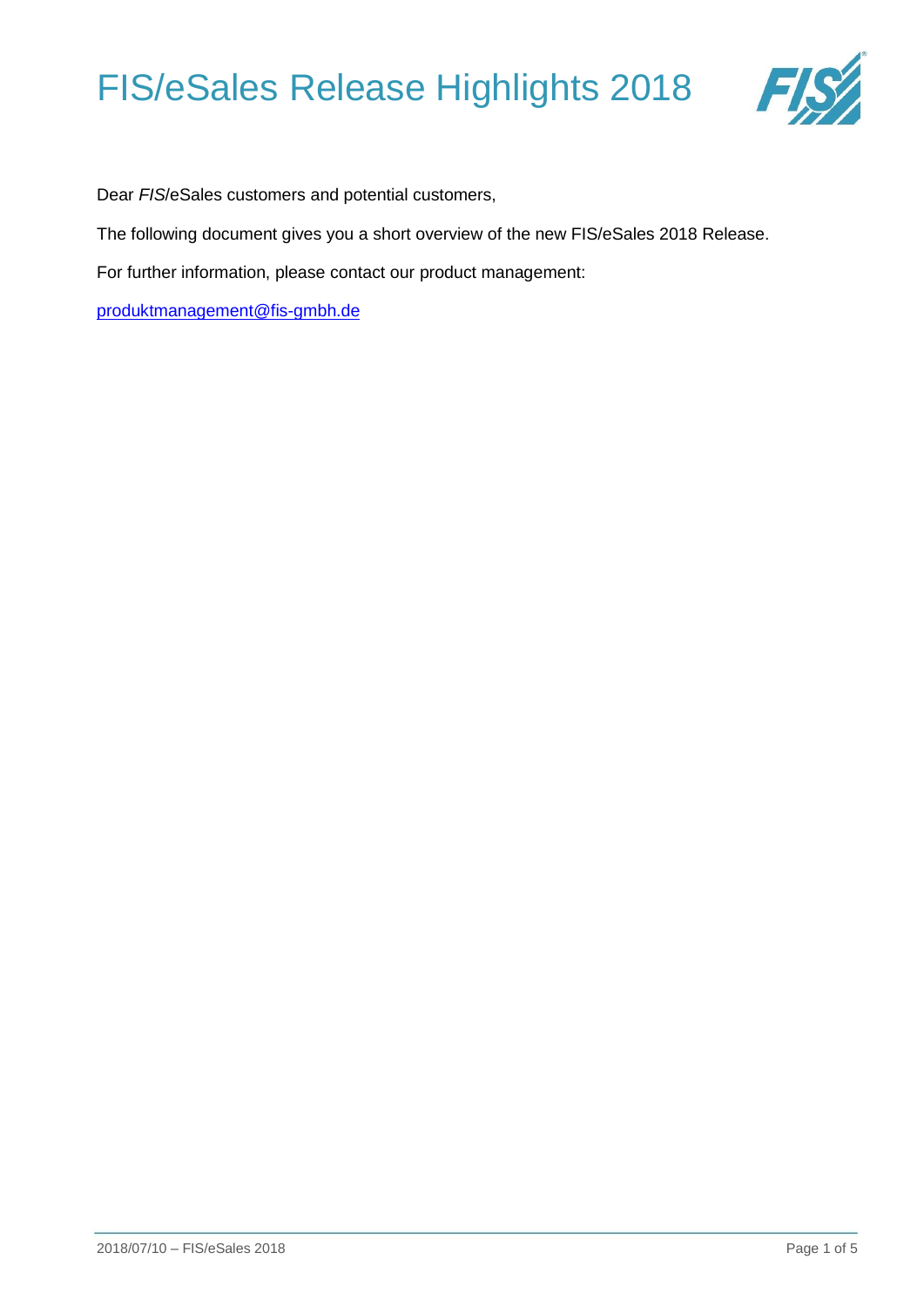

## **Table of Contents**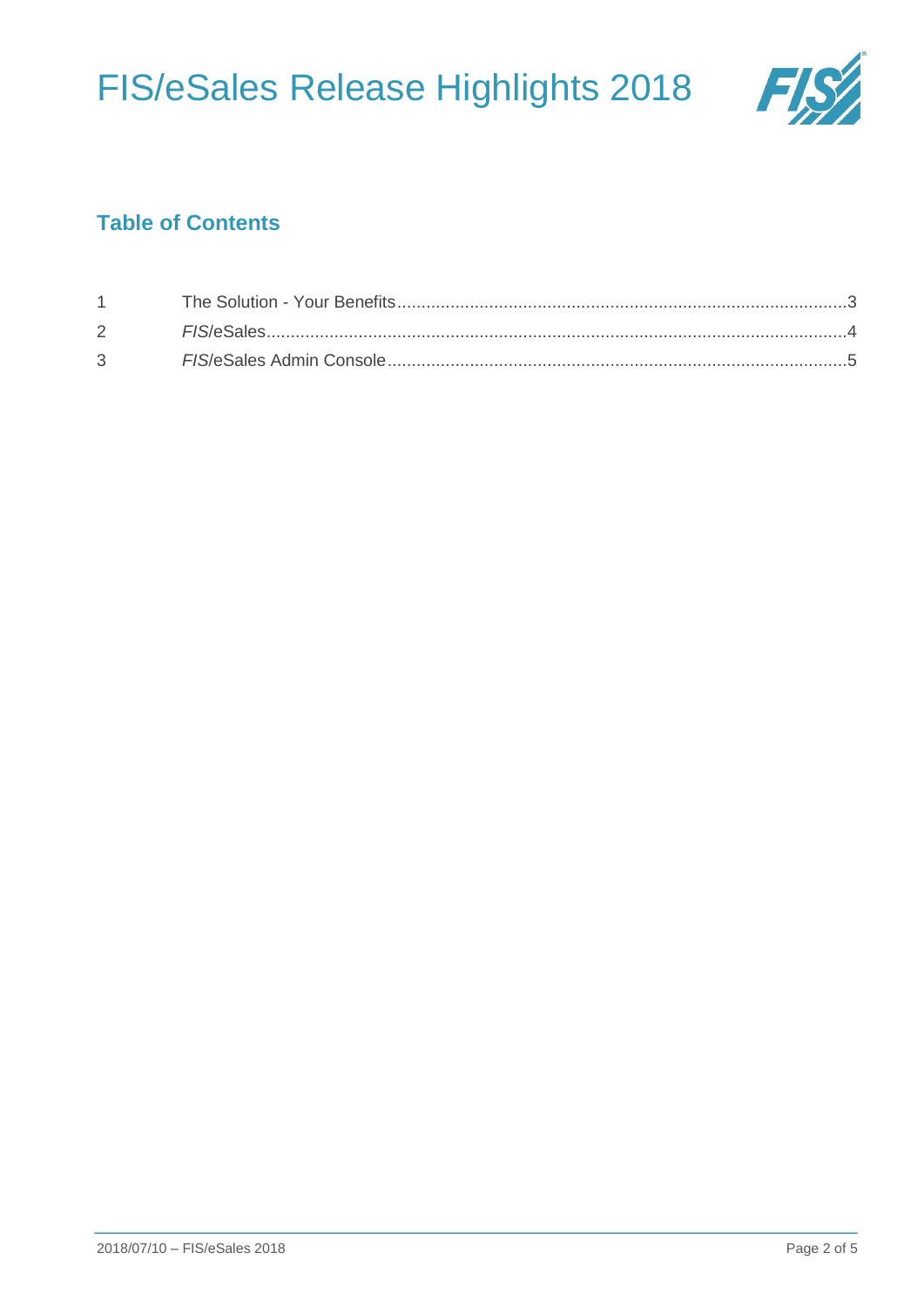

### <span id="page-2-0"></span>**1 The Solution - Your Benefits**

*FIS/*eSales is an efficient shop solution for Internet sales and deeply integrated in your ERP system. It is suitable for business transactions in the business area (*FIS*[/eSales B2B\)](http://fis-gmbh.de/fisesales-b2b.html) as well as in the consumer area (*FIS*[/eSales B2C\)](http://fis-gmbh.de/fisesales-b2c.html) and has been in use since 2002. Since 2010, *FIS/*eSales has provided mobile terminals with the same customer experience as in the browse[r.](http://fis-gmbh.de/fisesales-mobile.html)

#### **Your benefits:**

- Deep integration in your SAP system
- Detailed display of warehouse capacities depending on your organizational structure
- Good performance with mass data
- Administration of a great number of articles
- Identical prices both in the shop and the ERP system

*FIS*/eSales has been developed on the basis of state-of-the-art technologies (SAP NetWeaver AS). The communication with the SAP OLTP/EPR system is supported by predefined communication functions for quotation and order processing.

Creation and update functions including filter functions for restricting the data volume are available for the exchange of master data between the OLTP system and *FIS*/eSales. The SAP NetWeaver Application Server is the platform for *FIS*/eSales integrated as Business Server Pages (BSP). This stable application server technology makes scalability, language independence, Web service connections, HTTPS, XML etc. a matter of course.

#### *FIS***/eSales provides you with excellent system stability and numerous functions:**

- FIS/eSales
- **FIS/eSales Admin Console**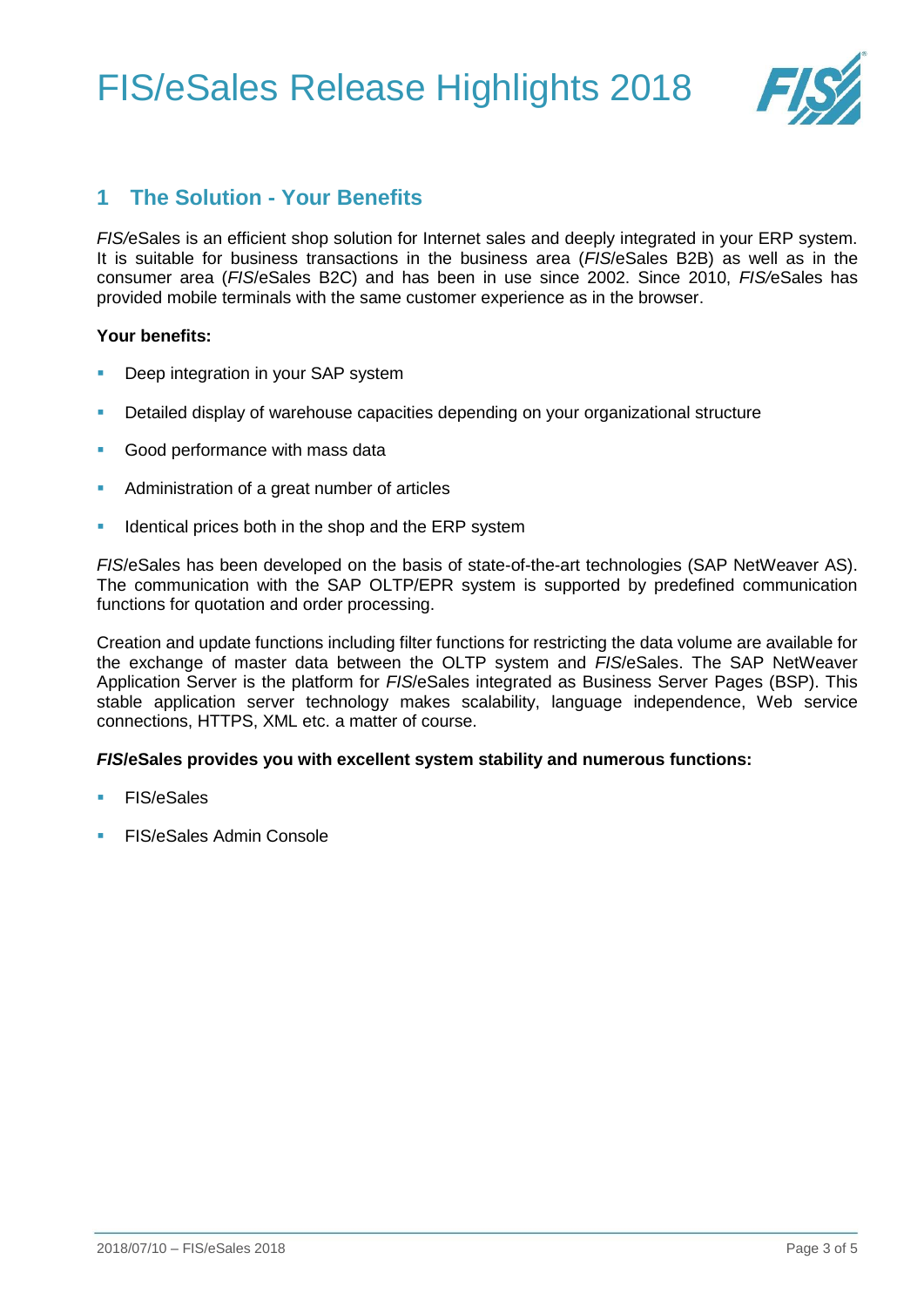

### <span id="page-3-0"></span>**2** *FIS***/eSales**

#### **Processes**

- The administration of goods recipients has been optimized for shop users. These are now maintained centrally on one page in order to simplify the maintenance of goods recipients. Here user-specific goods recipients can be maintained directly. Changes to the SAP goods recipients are sent to the office-based personnel via e-mail.
- Banners and graphics can now be used for sales promotions. This advertising opportunity has been supplemented by an area for news and messages. As a result, shop particularities can be graphically highlighted in an appealing manner and sales increased. Moreover, the news function enables the shop operator to better emphasize their specific competences and provide the shop user with the most current information.
- The orientation within the shop has been optimized. All user-specific information can be viewed at a glance in the "My account" area. The dashboard configured by the shop operator gives the shop user a quick overview of their promotions in the shop. The newly designed FAQ area enables the shop user to quickly and simply use the self service, which increases the service feeling of the shop user as well as the user's shop acceptance.

#### **Technology**

The shop user interface has now been implemented in the responsive design. This means that the user interface is adjusted to the terminal used by the shop user and the screen size. This enables a shop operation independent of the terminal and with better user experience without the operator having to program different user interfaces. Since front end and back end have been separated for this purpose, it is now possible to program the front end outside SAP. This enables more efficient programming as well as the user interface design by an agency in order to optimize user experience and, as a result, increase sales.